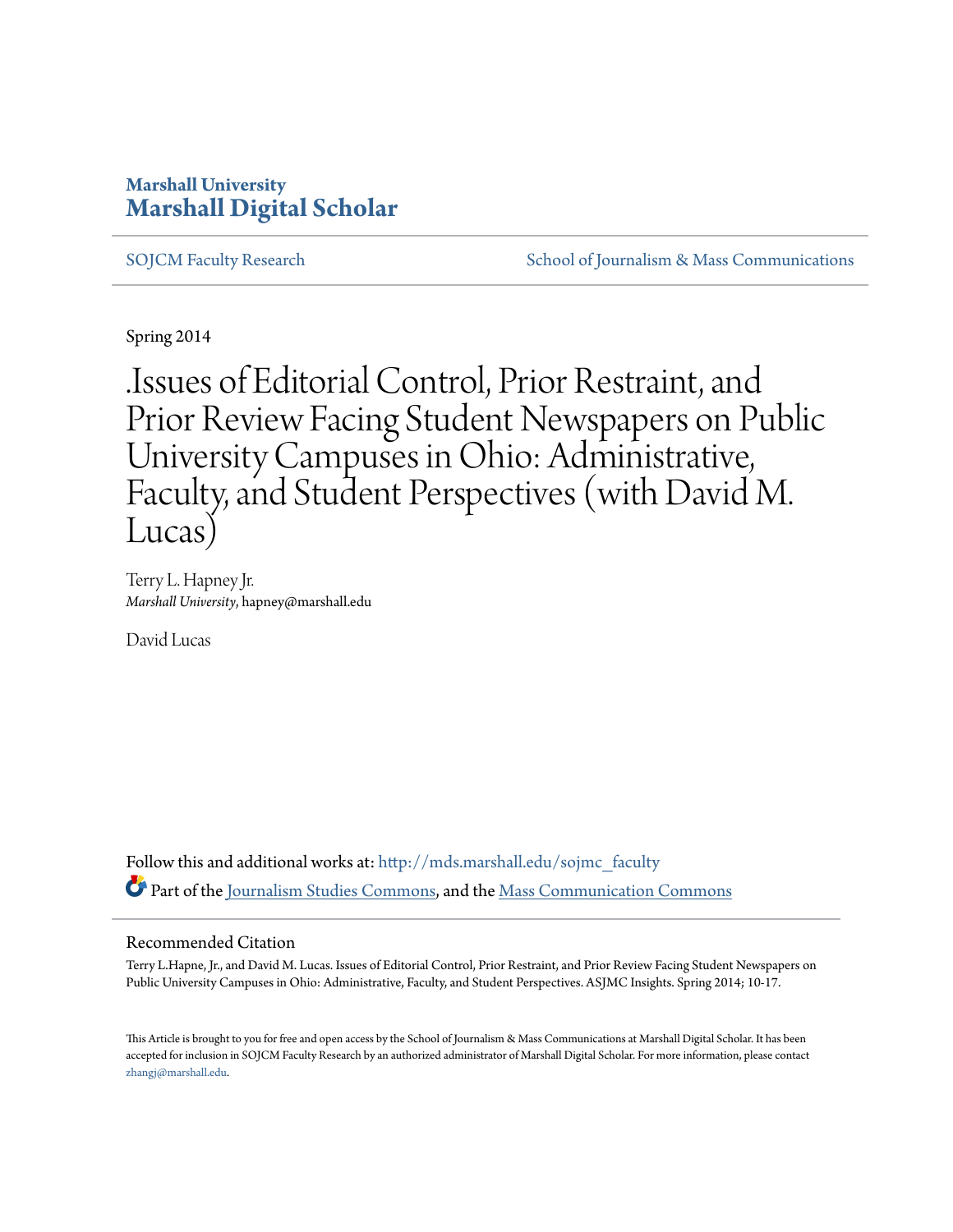# **ISSUES OF EDITORIAL CONTROL, PRIOR RESTRAINT, AND PRIOR REVIEW FACING STUDENT NEWSPAPERS ON PUBLIC UNIVERSITY CAMPUSES IN OHIO: ADMINISTRATIVE, FACULTY AND STUDENT PERSPECTIVES**

## *By Terry L. Hapney, Jr.,* Marshall University, and *David M. Lucas,* Ohio University

#### **Introduction**

Recent headlines illustrate that the struggle continues between student journalists and administrators on public university campuses nationwide. The back and forth centers on student journalists' objective of reporting on the activities occurring on the campuses and administrators' hesitance to provide the necessary information to ensure the students can do their jobs, as charged by the student newspapers for which they work. Examples of headlines include: "UCLA adopts policy limiting access to faculty work" (Santus, 2014, para. 1); "Purdue Exponent photographer detained by police while covering campus shooting" (McDermott, 2014, para. 1); "Appalachian editor calls for open chancellor search in front-page editorial" (McDermott, 2014, para. 1); "Oregon State adviser resigns over public records dispute with university" (Santus, 2014, para. 1). Journalism administrators, in particular, are working in environments in which they may find themselves at odds with university administrators from other disciplines or those more senior to them. This is an issue they should consider as they deal with these other entities and develop strategies for evolving their own academic programs.

This article examines issues of editorial control, prior restraint, and prior review on public university campuses in an important state in America's heartland — Ohio. It provides a review of necessary literature; the method of the study; specific instances of issues of the struggle over editorial control, prior restraint, and prior review on public university campuses in the state; and concludes with final thoughts on what continues as a real problem for student newspapers throughout the United States.

#### **Review of the Literature**

Litigation and literature reveal an ongoing conflict between university and student newspaper personnel. It is important for administrators in higher education who "do not understand the role of the student press or the basic tenets of press freedom" to gain an understanding about to whom student newspapers report and the policies governing them on public campuses (Kanigel, 2006, p. 8).

Administrators having a better understanding of the role of student media and freedom of the press would aid in setting policies related to student newspapers, deciding funding for the publications, creating better working relationships between administrators and student journalists, and, in most cases, allow both administrators and student journalists to avoid litigation against one another. Much of the problem with higher education student media, as reflected in the litigation and literature, is the result of higher education administrators' interpretation of *Hazelwood*.

Consistent with the First Amendment, public high school teachers and administrators may exercise "editorial control over the style and content of student speech in school-sponsored expressive activities so long as their actions are reasonably related to legitimate pedagogical concerns" (*Hazelwood v. Kuhlmeier*, 1988, p. 260).

In most cases, the courts have permitted limitations on university student newspapers only when the content is copyrighted, libelous, obscene, or when administrators prove that a significant and imminent physical disruption

*10* **INSIGHTS** *Spring 2014*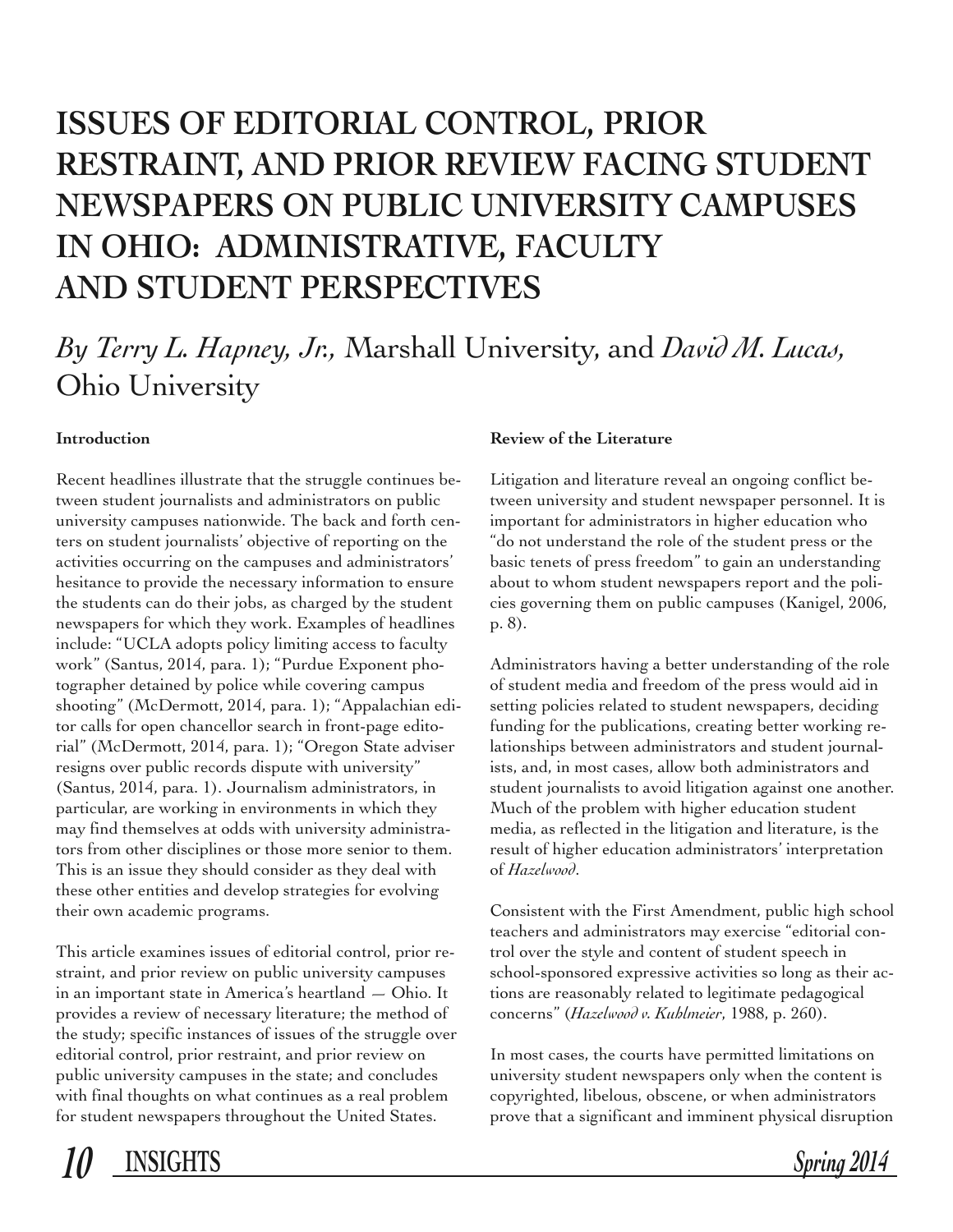on the university campus will occur as result of the content of the newspaper (Applegate, 2005).

Applegate added that there are intrinsic differences between high school and university student journalists, with the most basic being the apparent age difference. Further, high school students do not usually reach the age of 18 until their final year in high school; university students are nearly all 18 or older, lending, hopefully, to the difference in maturity level (Applegate, 2005).

The more than 60 federal and state court cases that dealt with student newspapers at public colleges and universities were nearly unanimous that First Amendment rights apply in higher education just as they do elsewhere in journalism (*Channing Club v. Board of Regents of Texas Tech University*, 1970; *Dickey v. Alabama State Board of Education*, 1967; *Hays Co. Guardian v. Supple*, 1992; *Lueth v. St. Clair County Community College*, 1990; *Miami Student v. Miami University*, 1997; *Milliner v. Turner*, 1983; *New Times v. Arizona Board of Regents*, 1974; SPLC, 2009; Reed, 1985). With this in mind, recent years have seen the circuits split on whether *Hazelwood* applies in higher education. The result is permitting the attitudes of who is sitting on the bench to define both student journalists' First Amendment rights and university administrators' ability to control college/university-sponsored speech at public institutions (Hapney & Lucas, in press; Hapney & Russo, 2013; *Hosty v. Carter*, 2006; Ng, 2008; *United States v. Miami University*, 2002). Applegate (2005) contended that the Supreme Court's inaction in addressing whether university student newspapers are empowered with the same freedoms of the press as mainstream newspapers or designated restrictions imposed on them by administrators is causing dispute in the lower courts and uncertainty as to what standard should apply to university student newspapers. As these lower-court decisions are not binding in all circuits, uncertainty remains until the Supreme Court rules on this issue.

As reflected in the litigation, students and newspaper advisers do not always experience freedom of press because administrators may not be respecting that right. One-half of the desired public university newspaper scenario is one in which students are practicing responsible journalism that comprises fair, accurate, and balanced reporting in exercising their freedom of press rights. The other half consists of higher education administrators respecting student journalists' rights without intimidating, bullying, and stifling student journalists and their advisers, as has been the situation in many of the court cases on this subject. Administrators, faculty members, and students need

to understand their roles in relation to student newspapers on public university campuses.

#### **Method**

The research documented in this paper is one part of a much larger study on student newspaper governance on public university campuses in Ohio (Hapney, 2012). This article deals specifically with issues of editorial control, prior restraint, and prior review facing student newspapers on public university campuses in Ohio. It outlines the perspectives of administrators, faculty members, and students.

The original study that garnered the bulk of the data presented in this article utilized a mixed-methods research design that was predominantly qualitative (Ridenour & Newman, 2008). The researcher used a survey questionnaire to gauge the attitudes of administrators, faculty, and students regarding student newspapers on Ohio's public university campuses. Then, the researcher visited any university campus that had experienced litigation, as indicated in the responses in the survey, between student journalists and administrators. He conducted qualitative research via interviews and focus groups on those campuses to discover the specifics of what issues student journalists, faculty members, and administrators faced at those institutions relating to student newspapers.

The study included 11 universities: University of Akron, Bowling Green State University, University of Cincinnati, Ohio University, The Ohio State University, University of Toledo, Kent State University, Miami University, Cleveland State University, Wright State University, and Youngstown State University. Three additional state universities were eliminated from the study for various reasons affecting rigor. Of the 11 participating universities, four had instances of litigation. Interviews and focus groups provided the data for the study and were all conducted in the informants' natural, professional/academic environments.

The principal investigator traveled to the four university locations, interviewing Student Journalists (SJ), Student Affairs Administrators (SAA), Journalism Faculty Members (JFM), Student Newspaper Advisory Board Members (SNABM), and administrative Legal Team Members (LTM). This article provides examples of specific problems facing the student newspapers in the areas of editorial control, prior restraint, and prior review on these campuses.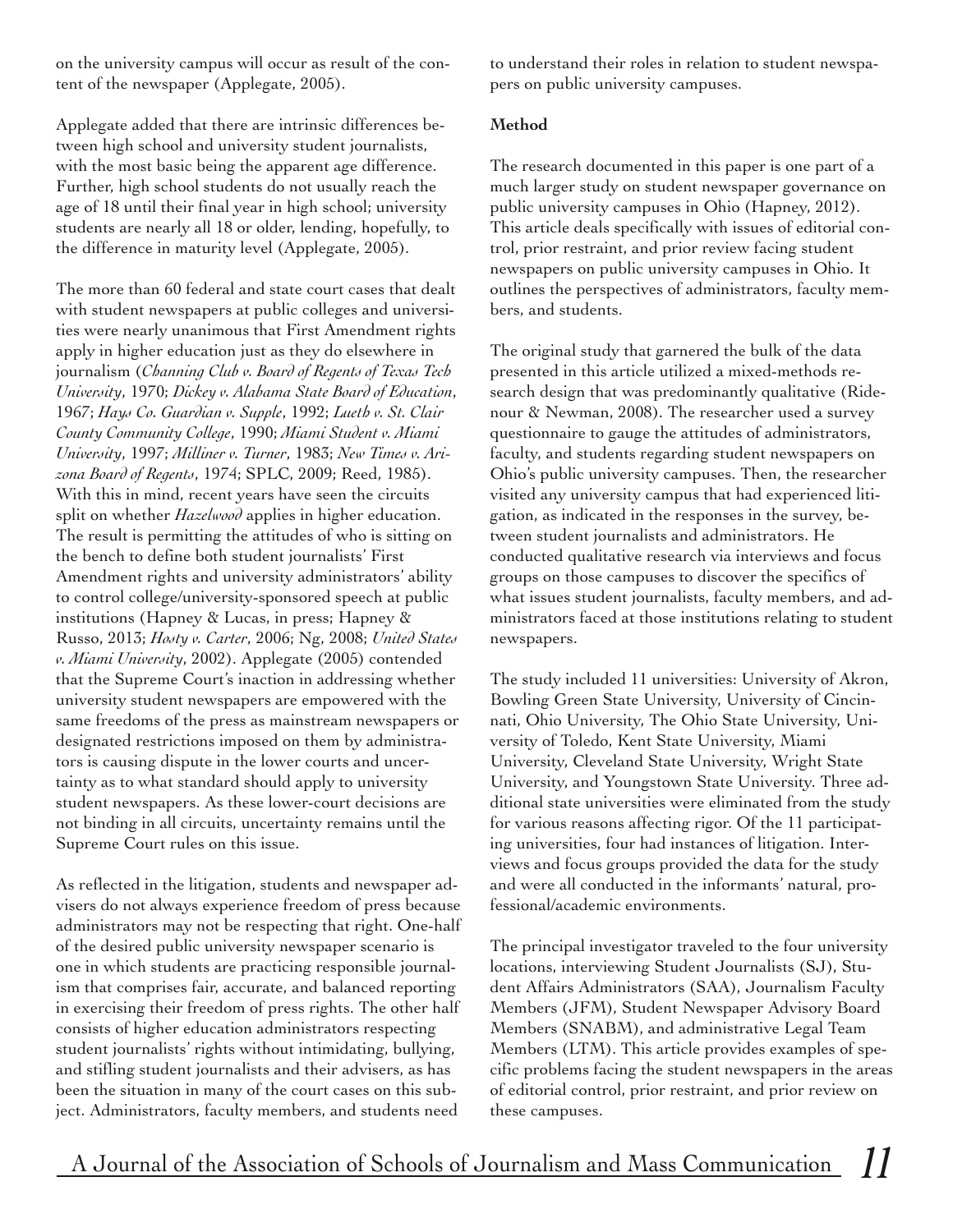**Issues of Editorial Control, Prior Restraint, and Prior Review Facing Student Newspapers on Select Public University Campuses in Ohio: Administrative, Faculty, and Student Perspectives** 

#### **Editorial Control/Prior Restraint/Prior Review— Hillcrest University (HU)**

#### **Administrator.**

The SAA pointed out that the biggest issues have been related to wrong facts in the student newspaper at HU versus the editorial content itself or even the nature of the story. There has been no litigation between the student newspaper and the university during the time the SAA has been at the institution. "But I think there may have been before that," she acknowledged. The SAA has never witnessed a time when any attempt was made to censor, engage in prior restraint, or engage in prior review of the student newspaper. She did say that a former HU communications administrator would sit down at the beginning of each academic year and talk to the student journalists about the importance of accuracy, the importance of researching stories, and about knowing facts. "It was more an educational approach than a control approach," the SAA stated.

#### **Student.**

Problems between administrators at the university and the student newspaper do occur, according to the SJ. University administrators tell the student staff members when administrators feel they have made a mistake. The administrators do not try to change anything in the paper's stories except to say the information was wrong. The SJ pointed out that he's never had to deal with prior review or prior restraint at HU. The paper, after the fact, gets complaints sometimes. The student editors have the final say if an issue arises. They seldom even call their adviser. When they do call the adviser it is for advice on legal issues. The SJ sees the newspaper as operating in an environment in which it is free to publish and be a newspaper. Specifically, it is a watchdog and an instructional activity, according to the SJ.

#### **Faculty.**

The JFM said she sees her job, in part, as educating the university community about how the student newspaper works. "The university here pretty much gets it," she indicated. "I mean, there've been a few cases where I've had to (deal with administrators). But, overall, they pretty much get the facts that these are kids learning and we need to let them learn." Most HU administrators will call the editor, not the adviser, when there are problems,

the JFM maintained. She said there are a few people at HU who, if they do not get satisfaction, will call her. But, most of the time the JFM is not that involved in the dayto-day operations of the newspaper. "They're very good about letting us know when we make mistakes . . . but, generally (there is) no strong-arming," she remarked. The JFM stated that so far there have been some pretty strong advocates for freedom of the press at HU.

The JFM has seen instances of problems arising between the HU administration and the student newspaper staff. Most of these instances, according to the JFM, have related to "stupid" things the students have put in the paper. The JFM declared that the students produced "this horrible issue" that contained racist, sexist, and other inappropriate language: ". . . [T]here (were lots of) problems with that . . . But most of it was dealt with pretty well within . . . the (student affairs dean) got involved in that. And we had a few sessions to talk about why some of these things weren't appropriate."

There have been no cases of censorship, prior restraint, or prior review during the JFM's time at HU. "(The administration) just (tries) to teach people," the JFM reported. "Like a parent. 'You really shouldn't be doing that!'"

#### **Editorial Control/Prior Restraint/Prior Review— University of Tomorrow (UOT)**

#### **Administrator.**

The SAA recognized that the student newspaper is independent of UOT. The paper had financial ties to the university prior to her arrival at UOT. It also became independent prior to her time at the university. "It's my understanding that the whole basis for the paper leaving and becoming independent had to do with a disagreement with administration," she commented.

#### **Student.**

The SJ commented that the student newspaper is an independently run operation. "Our job is still to serve the university (community)," she added. "So, we do have to work with . . . university administration and officials to receive information for stories that (are) relevant." As far as content decisions are concerned, it is always the section editor's decision, but then after they make the decision to include a particular story, the editor-in-chief has the final say in what runs in the student newspaper.

The SJ indicated that there had been times when controversial topics student journalists were covering caused the university administration to push back at them. There

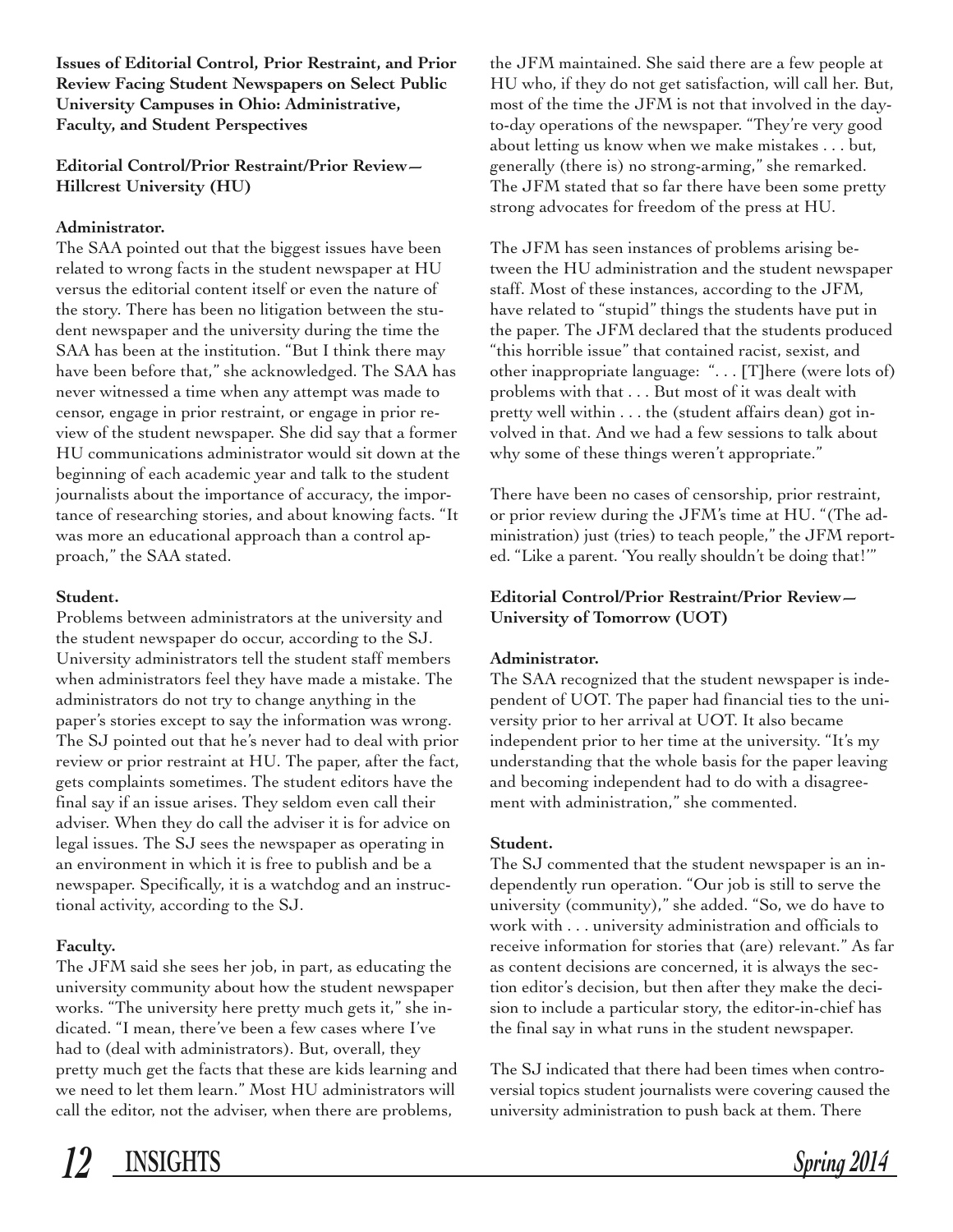were no reports of direct censorship attempts, but there were other attempts to hamstring the student press, such as by making access to information difficult. Student journalists were able to thwart these attempts by relying on the open-records law. The staff has been disappointed by instances when administration refused comment on issues.

#### **Faculty.**

The JFM maintained that the paper's independent status came about as the result of a former university president engaging in censorship. This presidency lasted for just a year-and-a-half. "There was a dissatisfaction among the faculty and unrest over the paper because of the censorship," he noted. The change to independent status took place in the late 1990s.

The SNABM pointed out that a number of issues led to the newspaper's independent status. There was a dispute between the university president at that time and the student newspaper. Rumors and reports in the local metro daily newspaper stated that there were allegations of attempted censorship by the president. He had threatened to withhold the paper's funding and withdraw student journalists' stipends if they did not change their reporting method on a particular story. "That was the straw that broke the camel's back, so to speak," the SNABM remarked. The president was gone after 17 months.

The SNABM commented that he has always taken a "very cautious" approach to ensuring the students know he is there to provide guidance. "We're not here to tell them what to do, what to write or anything like that," he explained. He indicated "facts are facts" and if an administrator has messed up, he/she needs to "take (his/her) lumps." "If (he/she) did not, 99 percent of the time it is going to explain itself."

#### **Editorial Control/Prior Restraint/Prior Review— Taylor White University (TWU)**

#### **Administrator.**

The SAA described the relationship between the university's administration and the independent student newspaper as "very good." The SAA said that the role of the student press on campus is understood and appreciated. This was not the case upon the SAA's arrival. The SAA recounted:

Right as I came here ... The student life committee of the faculty senate, some member of the faculty wanted to have greater oversight (laughter) . . . With the help of the adviser we kinda resisted,

advocated for the students and I think the problem . . . wasn't with any of the content. It had to do with how the students were selected to be in charge of the paper. And, I think the faculty member's perception was that the students picked their friends and not people who . . . were best for the job. And so, we kinda tweaked the selection process and that concern went away.

He said he has not heard anymore about this issue in three years.

The LTM noted the administration at TWU has had to weigh in on items that have been published in the two student newspapers in the past. She offered that one such instance happened many years ago when she first arrived at the university. There was a lawsuit against the lab newspaper attached to the curriculum. It involved a faculty member who was the subject of an article; the faculty member claimed that the paper had published misstatements and engaged in libel. During that process the relationship between the university and the student newspaper was clarified with the understanding that newspaper content was independent of university control. To the best of her recollection the suit was dropped.

The LTM indicated she does not believe there have been cases of prior restraint and prior review in relation to the student newspapers at TWU since her arrival in 1990. With regard to the resolution of a major problem between the administration and the student journalists who work for either student newspaper, the LTM is unsure who would have the final say in such a scenario. The LTM stated in the case of the lab newspaper, she thinks there would be an effort to work it out, and in that sense, the administration would, ultimately, come to bear on the decision, again, because it is tied to the curriculum. "I don't think the same would be true with the (independent student newspaper at TWU)," she said. It is not attached to the university's curriculum.

#### **Student.**

The SJ explained that there have been no problems between the TWU administration and the lab paper. "No one has ever in my time, even Dr. (JFM), mentioned, I don't think anyone has ever stopped and said, 'No, you can't do it.'" The SJ offered that he has had prior review offered to him "politely," which he declined.

#### **Faculty.**

The JFM remarked that there have been no problems between the TWU administration and the lab newspaper.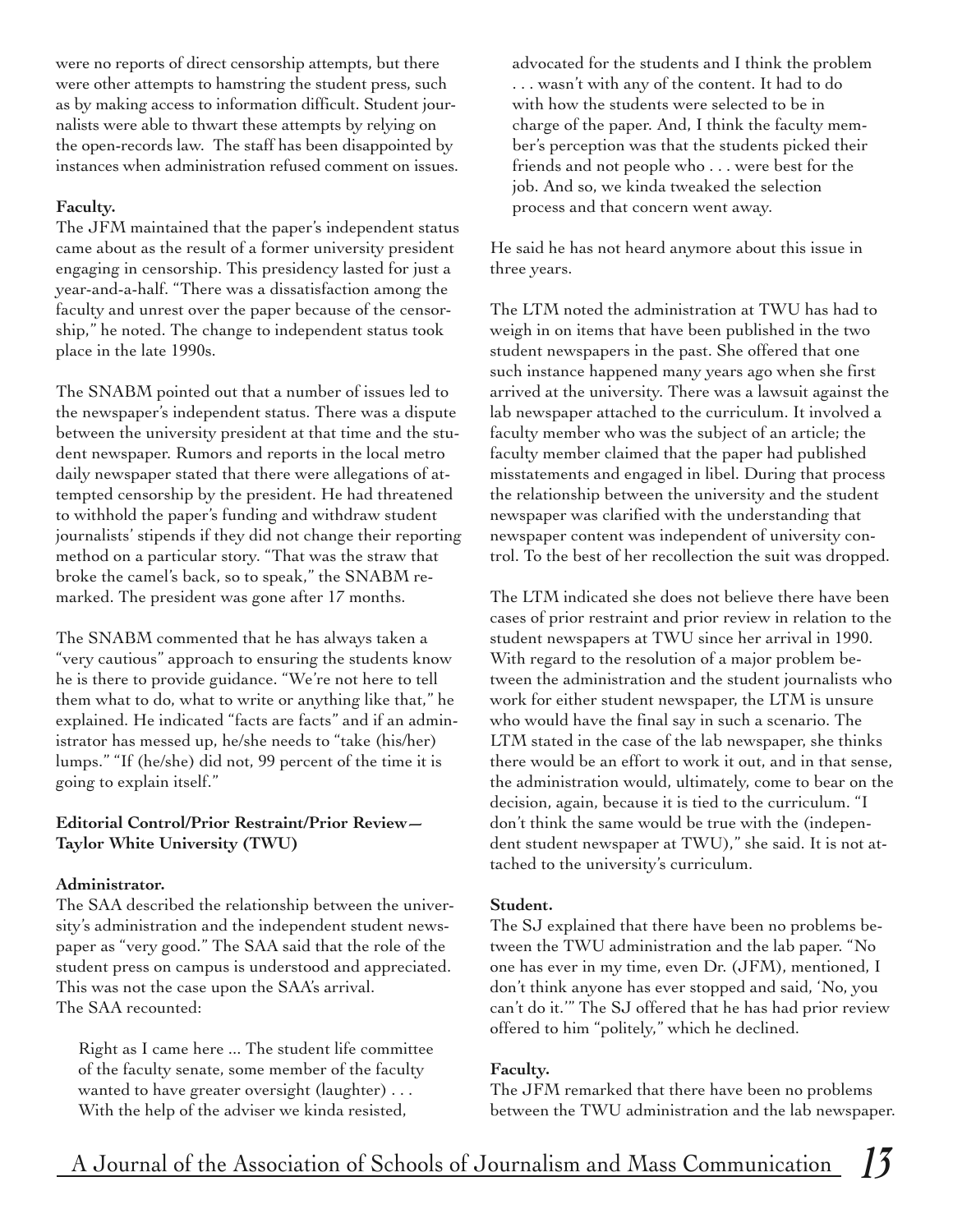However, he reported there was once a problem between the faculty and this paper. He stated that faculty members have not liked what the newspaper has written or they feel the criticism of certain topics is unfair. "Sometimes it is fair criticism, but the faculty members have not gone to the administration and said, 'Well, we need to bring these people in.' So that has not happened. They have been upset by it," the JFM declared. There have been no instances of censorship, prior restraint, or prior review in relation to the lab newspaper at TWU, according to the JFM.

If a problem arises between the university administration and the student journalists who write for the lab newspaper, the adviser, the director (of the journalism division), and the dean of the college would resolve the issue. This is the case due to the fact that it is a lab newspaper, a class that is taught by the adviser. "Let's say (the student journalists) wanted to do a story and I didn't allow them to do it then they can always approach the (director or dean)," he recognized. Again, such a structure would likely place the university in the realm of liability should a case go to court, given the way the courts are trending. There have been no instances of litigation between the student journalists working for the lab newspaper and the TWU administration, according to the JFM.

The JFM said the lab newspaper is different from most independent college newspapers because it is a class and grading is involved in it. Despite all the effort he tries to give students to ensure they have as much freedom to run the newspaper, they still have to work within boundaries of a lab newspaper environment. The JFM commented that students do have decision-making power in terms of content and decide in what section of the paper content goes.

#### **Editorial Control/Prior Restraint/Prior Review— Buckeye State University (BSU)**

#### **Administrator.**

The SAA describes the relationship between the administration and student newspaper at BSU as "fairly good," stating there have been no high-profile issues of problems between the administration and student journalists. She attributes the smooth, collegial relationship to a director in her administrative office sitting on the student media committee trying ". . . to have an open communication between that office, between this office, and the student media manager for sure, and anyone else we need to have open communication with," she remarked. The SAA stated that there have been no issues with reIn terms of the final say with regard to a resolution if the editors of the student newspaper and the administration were at odds about something, the SAA reported it would depend on the issue. "If it got into the realm of legal interpretation then our legal counsel would be involved in giving advice on that, to both . . . sides of the coin . . . if it was a funding issue, then a vice president might be involved in being the final say on how the funding could or could not be used," she acknowledged. The SAA indicated that she was unaware of any cases of litigation between the paper and the administration.

#### **Student.**

The SJ's who were interviewed by the researcher reported that there have been problems between the university administration and student media at BSU. There is strong evidence of integration among all student media at BSU, including the student newspaper, radio station, television station, and online media. The student television journalists stated they have problems regularly simply because they are a television station. They stated that the university president refuses to go on camera. "He'll talk, but he won't go on camera," an SJ said. "As a television station, we need sound; we need pictures." The students commented that when they are doing stories about the campus recreation center or about something happening in dorms that administrators do not permit them to film in those areas. "We're not allowed to talk to the RA's. And that's all their policies. It's tough to talk to authoritative figures for sure."

The student newspaper journalists have a difficult time speaking with BSU's president, too. "Whenever we interview him we have to send our questions ahead of time, so that he, like, reads them over and that gives him an opportunity to give very diplomatic answers," a BSU SJ offered. The student feels the newspaper is not getting a real answer when this occurs. The student newspaper journalists pointed out that this is a new occurrence on the BSU campus. "It's typically been that we set up these interviews and it happens," one SJ remarked.

The only time during a recent academic year that the television journalists recorded the BSU president without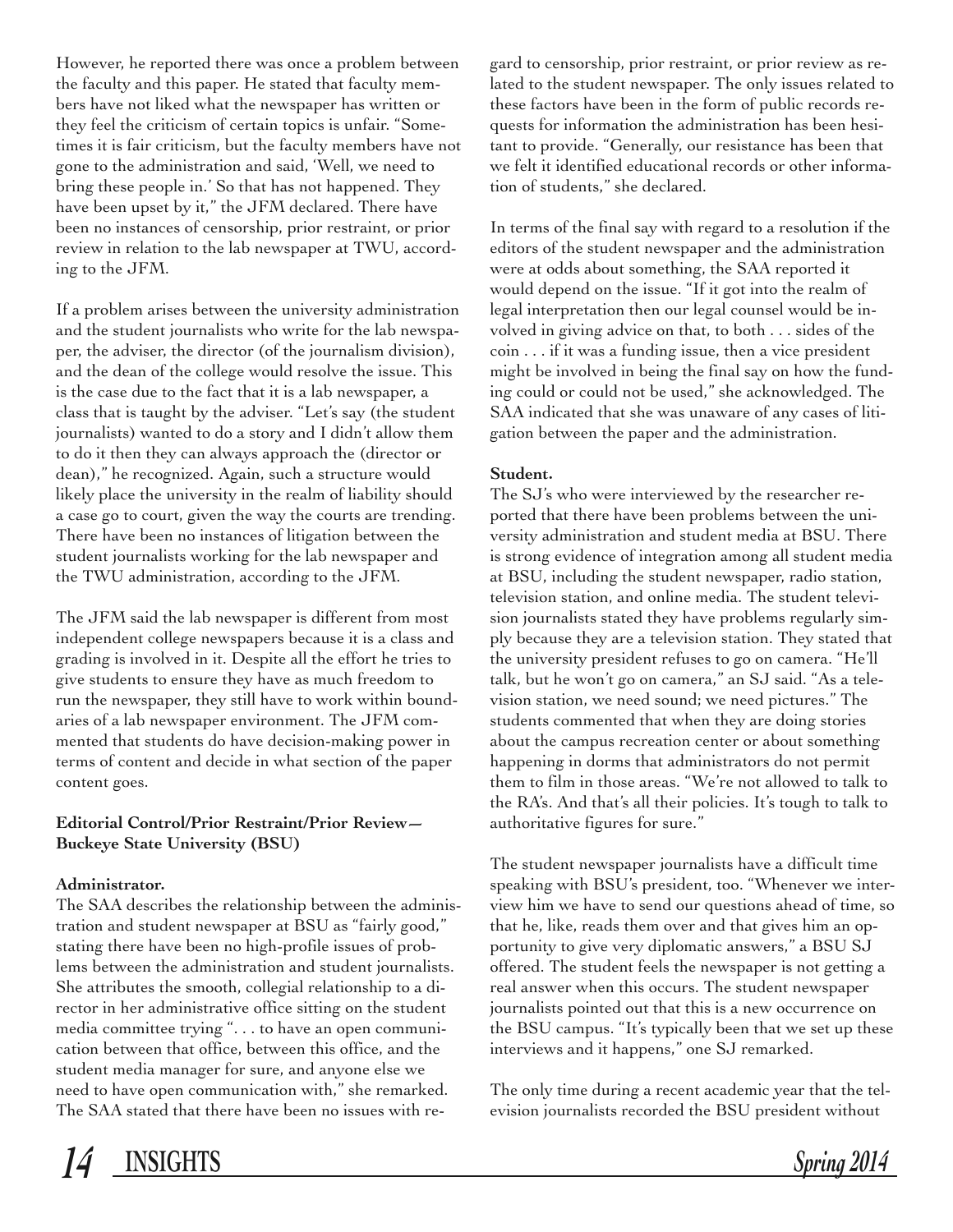him knowing ahead of time was at a football game. "It was the homecoming game against (another university). He was there and was trying to look like the 'I hang out with students' type of president . . . Our general manager was filming . . . the game and he asked him a couple of questions right away." The broadcast journalism student reported that the president's answers were not anything good, but that was the only time they had access to him.

The SJ's stated that administrators at BSU are trying to keep things from them. "Something's said in a public meeting and they try to make sure that we can't publish it." One SJ was told that he could not report what was said in a public meeting after it had already been said. The students took the information to press anyway.

The students summed up the relationship between the administration and the student media with descriptors such as "Shaky," "Tense," "Rough," "Very rough," and "Hard." Administrators, according to the SJ's, call the student newspaper a derogatory name among themselves and in public meetings. They have heard it and the president told them this in a meeting once. The students agreed that administrators have never really said the students cannot publish or broadcast material in the student media, but they have tried to convince them not to do so. Administrators will say, "it's off the record" and "you shouldn't write that."

The students remarked that they have also had cases in which once they have written something the individuals they interviewed asked them to send them a copy of what was written so they could proofread it first. The students tell their sources, "No, we don't do that."

Leaders in a student organization told the SJ's they were not permitted to attend a meeting. "We did anyways," one SJ offered. "It was a public meeting that was publicized." The SJ's explained that they were covering the meeting and they did get the story. "But they acted as though we were trying to attack them," an SJ remarked. "We were just reporting on what was happening." Another SJ stated this mentality is widespread on campus. "It is frightening, because, you know, I mean we're paying for everything around here. It's a public university," the SJ said.

#### **Faculty.**

The SNABM describes the relationship between the student paper and the university administration as "fairly typical." "I think . . . the president . . . himself, has been known to make somewhat snarky comments about the

(student newspaper) . . . in public events," he recognized. The SNABM said it is usually with faculty and staff members. "But, it, nonetheless, rubs people the wrong way," he added. The SNABM commented that this type of dialogue is inappropriate on the university president's part. "He should know better. I think it's a reflection of a failure on his part that that happens." This explained, the SNABM indicated that there are open lines of communication and the administration, in general, has been very supportive of the independence of the publication.

The SNABM reported that the hardest issues center on issues of taste, when university administrators say some material is inappropriate. The SNABM said the administration also shows annoyance when students have demanded records that the university really does not want to give them. In these circumstances, the university, according to the SNABM, is "stonewalling." "It's not so much active . . . interference or threats, but it's just like well, you know, good luck, you're not gonna get this easily from us," he noted.

It is a constant battle, according to the JFM. "They use embargos here incredibly loosely. They'll tell a student, well, you can't report on that yet. We're not ready to talk about it." The student media leaders, according to the JFM, proceed with reporting it if they know about it. "They tried to withdraw an announcement in a public committee meeting for the board of trustees a couple of weeks ago. They announced it and then said, well, this is embargoed so media can't talk about it. That's not how it works, you guys. That's basically what we told them. I don't think they get it."

The SNABM offered that there have been no explicit instances of censorship, prior restraint, or prior review since his arrival on the BSU campus. In terms of complaints, very rarely does the administration go directly to the student journalists, according to the SNABM. Instead, they complain to the dean of the college or the director of the journalism program. They expect them to do something. "Their response, historically, has very consistently been 'that's not our role; when it comes to content, the students make the decisions,'" the SNABM declared.

The JFM offered that in the student media bylaws they are making it clearer that BSU cannot influence content in publications. If an issue between the administration and the student media could not be resolved she would invite the administrators involved to sit down with key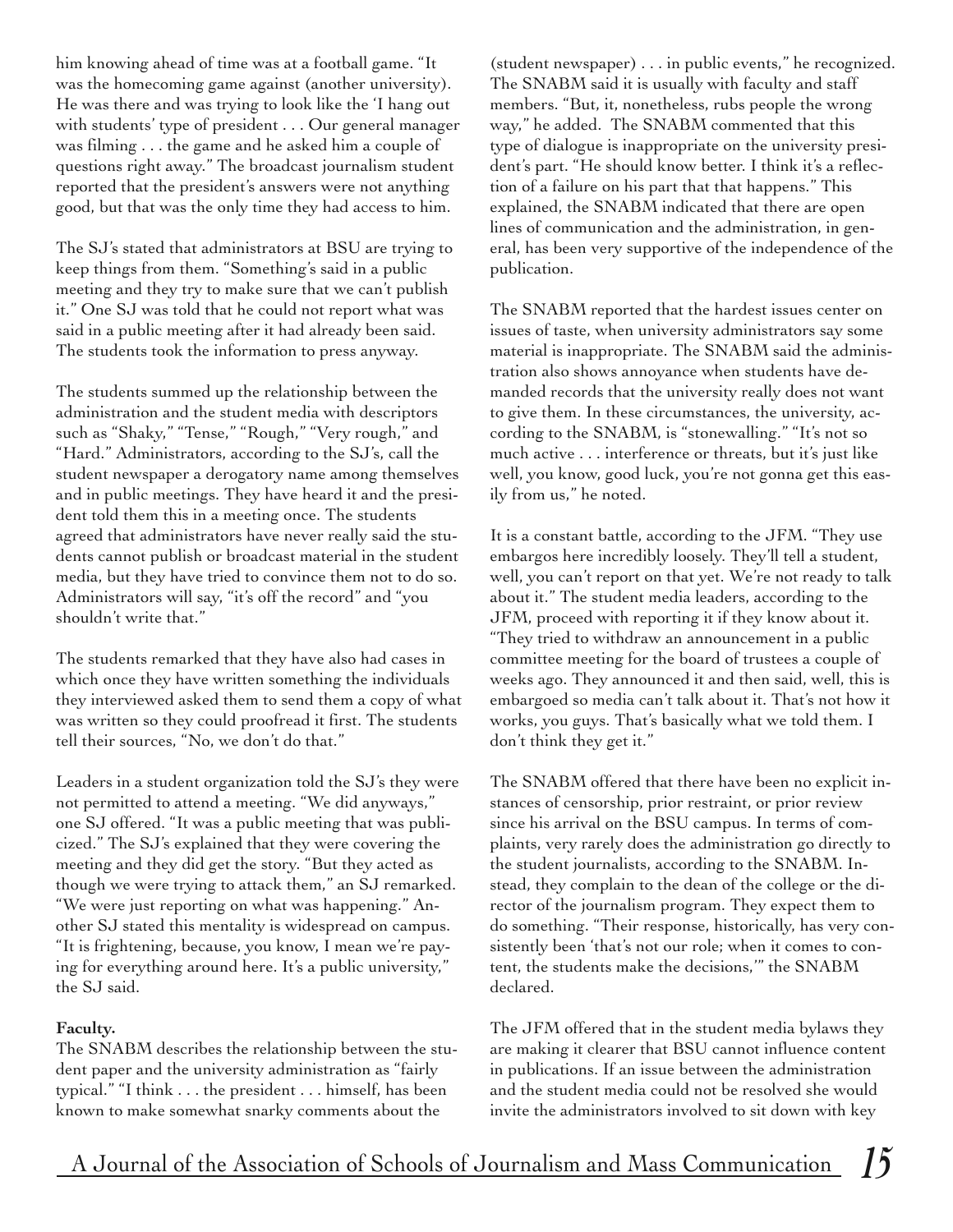student leaders, the advisers, and possibly the director. The JFM's goal is for the student journalists to solve the problems with whomever they may have conflict. The JFM indicated that she thinks it is very important that student journalists have editorial independence so they can make their own decisions. She says it helps having an advising structure because students do not always know what to do.

#### **Conclusion**

The research efforts reveal that a natural tension exists between administrators and students from the universities studied. This tension pits the administration against the student journalists in the sense that administrators feel they must reign in the student newspaper staff to prevent legal entanglements, public relations problems, or academic disruptions. The administrators, for the most part, avoid censorship but instead engage in pre-emptive messages, serious warnings, or various attempts at review. Sometimes the administrators expressed distrust, lack of respect, or some contempt for the activities of the paper but no serious attempt at censorship was detected.

Student newspaper staff members, on the other hand, envision their task as serving as a watchdog over university activities and actions. Most express little concern over the control attempts of administrators. Students seem to take their jobs as journalists very seriously and want to

publish the facts, whatever they may be and wherever they may lead.

The data reveal that students and newspaper advisers do not always experience freedom of press because administrators wish to control the message. The students seek to practice responsible journalism that comprises fair, accurate, and balanced reporting in exercising their freedom of press rights. The administrators seek to respect the student journalists' rights, but sometimes end up intimidating, bullying, and stifling student journalists and their advisers. Administrators, faculty members, and students need to understand their roles in relation to student newspapers on public university campuses and the tension that naturally exists among the three.

More structured, collaborative communication between the university administration and student journalists would tend to ease the tension and allow better message flow on a regular basis. An administrators' message or guest editorial to explain issues on campus might also help. In the end, the research reveals that a better understanding of roles, mission, and responsibilities for both university administrators and students would provide a more successful and fulfilling experience for everyone involved.

*Dr. Terry L. Hapney, Jr., is an associate professor in the W. Page Pitt School of Journalism and Mass Communications at Marshall University. Dr. David M. Lucas is an associate professor at Ohio University.*

#### **REFERENCES**

- Applegate, D. A. (2005). Stop the presses: The impact of Hosty v. Carter and Pitt News v. Pappert on the editorial freedom of college newspaper. *Case Western Reserve N Law Review, 56*, 247-281.
- Channing Club v. Texas Tech University, 317 F. Supp. 688 (D.C. Tex. 1970).
- Dickey v. Alabama State Board of Education, 273 F. Supp. 613 (M.D. Ala. 1967).
- Hapney, T.L. (2012). *Student Newspaper Governance on Public University Campuses in Ohio: Higher Education Administrators Vs. Student Journalists* (Unpublished doctoral dissertation). University of Dayton, Dayton, OH.
- Hapney, T. L. & Lucas, D. M. (in press). Open records requests at state universities in Ohio: The law, legalities, and litigation. *AURCO Journal*.
- Hapney, T. L., & Russo, C. J. (2013). Student newspapers at public colleges and universities: Lessons from the United States. *Education Law Journal*, *14*(2), 114-124.
- Hays County Guardian v. Supple, 969 F.2d 111 (5th Cir. 1992).
- Hazelwood School District v. Kuhlmeier, 484 U.S. 260 (1988).
- Hosty v. Carter, 412 F.3d 731 (7th Cir. 2006).
- Jacobellis v. State of Ohio, 378 U.S. 184 (1964).
- Kanigel, R. (2006). *The student newspaper survival guide.* Ames, Iowa: Blackwell Publishing.
- Lueth v. St. Clair County Community College, 732 F. Supp. 1410 (E.D. Mich. 1990).
- McDermott, C. (2014a.). Purdue Exponent photographer detained by police while covering campus shooting. Retrieved from: http://www.splc.org/news/newsflash.asp?id=2652
- McDermott, C. (2014b.). Q&A: Appalachian editor calls for open chancellor search in front-page editorial. Retrieved from: http://www.splc.org/wordpress/?p=6085
- Miami Student v. Miami University, 522 U.S. 1022 (1997).
- Milliner v. Turner, 436 So. 2d 1300 (La. Ct. App. 1983).
- Ng, R. B. (2008). A house divided: How judicial inaction and a circuit split forfeited the First Amendment rights of student journalists at America's universities. *Hastings Constitutional Law Quarterly*.

*16* **INSIGHTS** *Spring 2014*